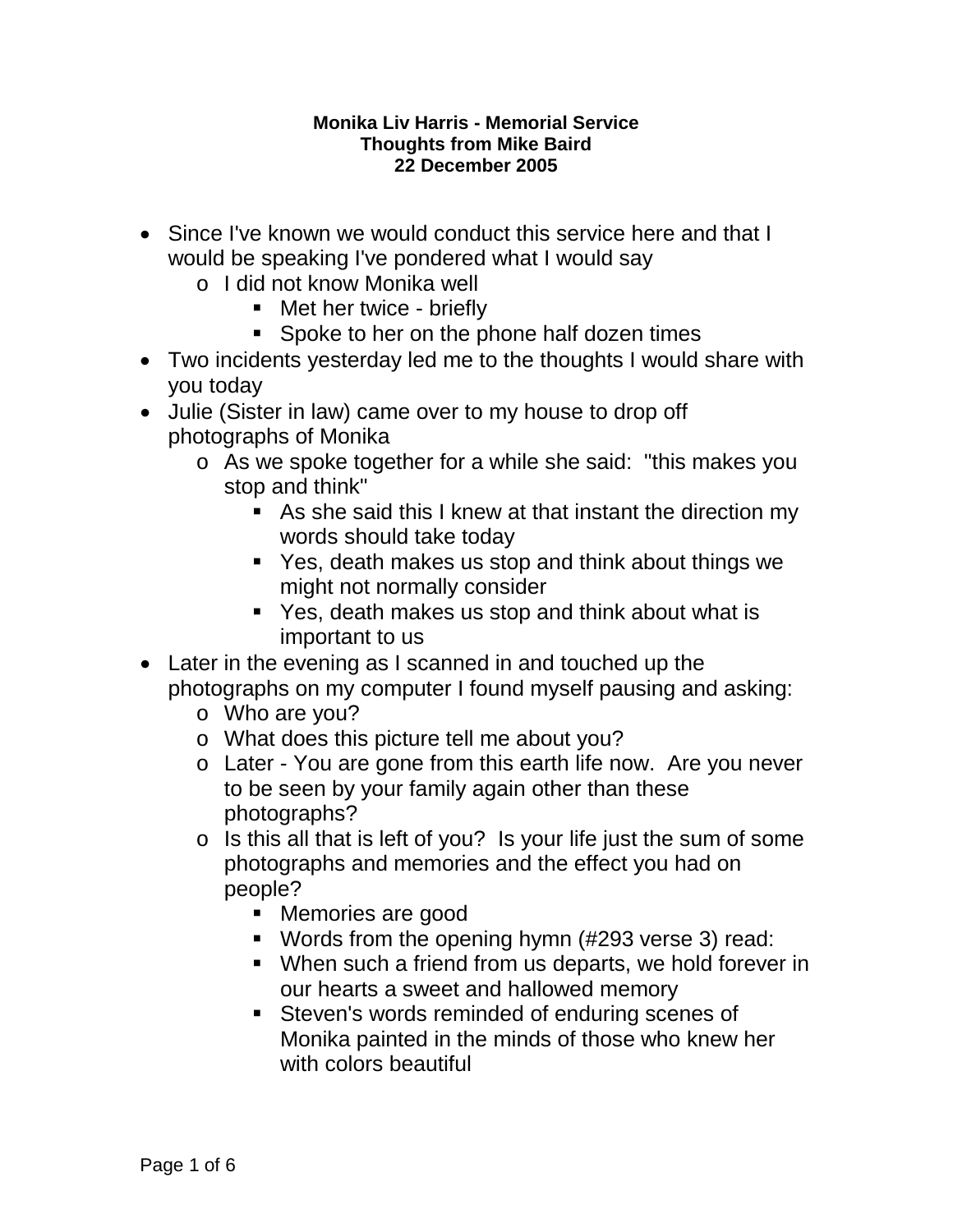• The ancient Prophet Job asked the question I asked differently, he asked:

"If a man die, shall he live again?" [\(Job 14:14.](http://scriptures.lds.org/job/14/14%2314))

- Some of us have perhaps pondered that question as I have
	- o Maybe before or perhaps in the time since Monika has passed away.
	- o Maybe we framed the question with different words
	- o Or perhaps some of us have pondered this question in contemplating our own passing – as Julie said – this makes you stop and think
		- **What is important?**
		- What happens after death?
- I have thought about it. When we die are we gone, never to be seen again?
	- o She whom we love dearly, is she now nothing more than memories we share?
	- o Does she live on as more than reflections in our lives?
- As I pondered the photographs last night the words of the scripture came to me:
	- o " Remember the worth of souls is great in the sight of God"
- These words are an affirmation that we have great worth
- That Monika has great worth in the sight of God
- It is my belief that we all have great worth in his sight just as our own children have great worth in our sight and perhaps more
- It is my belief that because of the worth we have in God's sight that death is not the end
- It is my belief, hope and faith that death is not the end of our journey.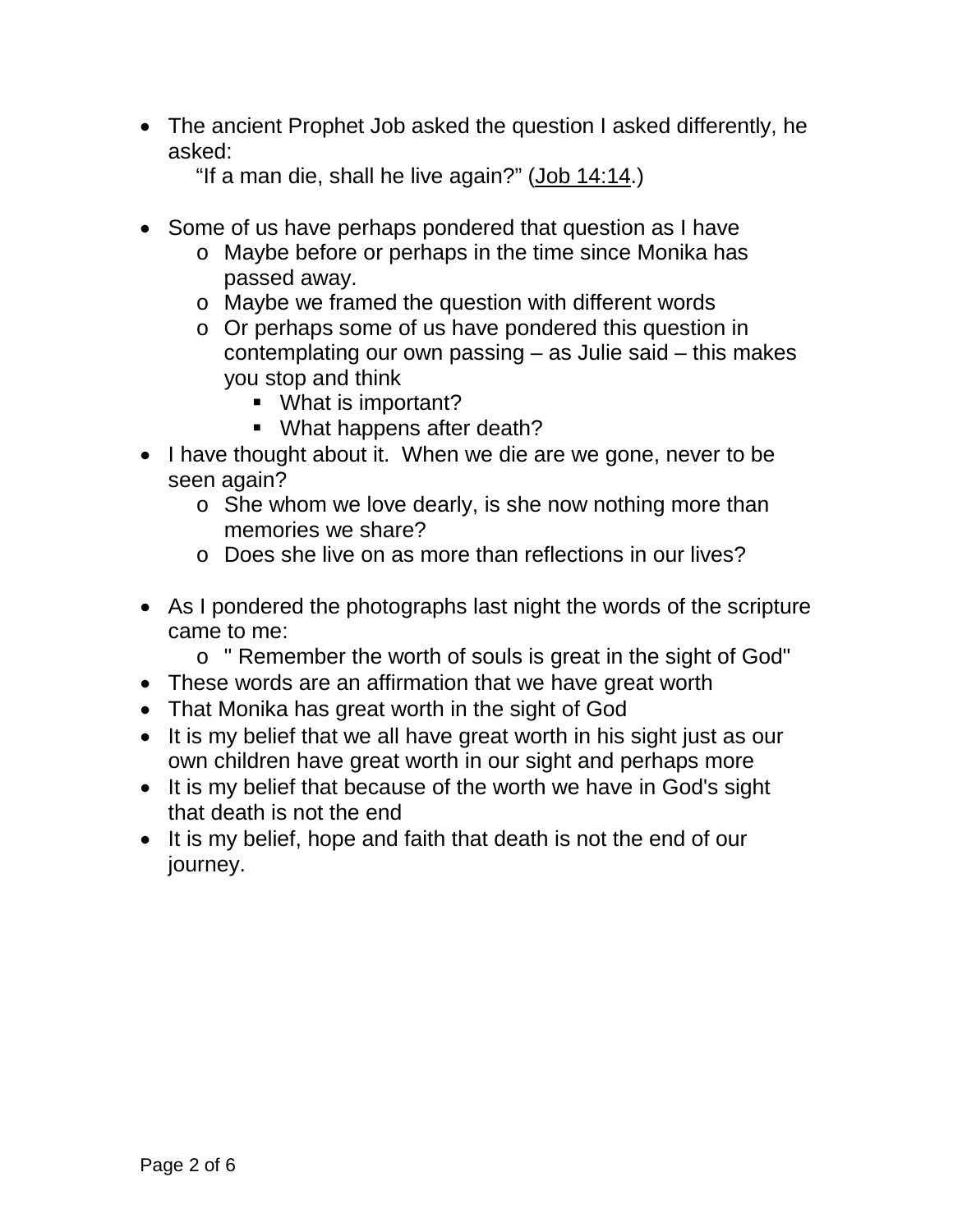- Let me share some thoughts about life's journey and our worth
- First thought is found in the words of the poet William Wordsworth:

Our birth is but a sleep and a forgetting: The Soul that rises with us, our life's Star, Hath had elsewhere its setting, And cometh from afar: Not in entire forgetfulness, And not in utter nakedness, But trailing clouds of glory do we come From God, who is our home: Heaven lies about us in our infancy!

[—William Wordsworth,](http://www.infoplease.com/cgi-bin/id/A0852717.html) "Ode: Intimation of Immortality"

- The poet speaks of our birth and our worth in the eyes of God
	- o The lines from the poem that resonates within me are But trailing clouds of glory do we come From God, who is our home: Heaven lies about us in our infancy!
- This speaks of our worth as children of our Father in Heaven
- Second thought I would share about life's journey comes from this time of year.
	- o This time of year we pause from our busy lives and celebrate the birth of Jesus Christ
	- o We sing songs of the season about Christ
		- Away in a manger
		- The first noel, Joy to the World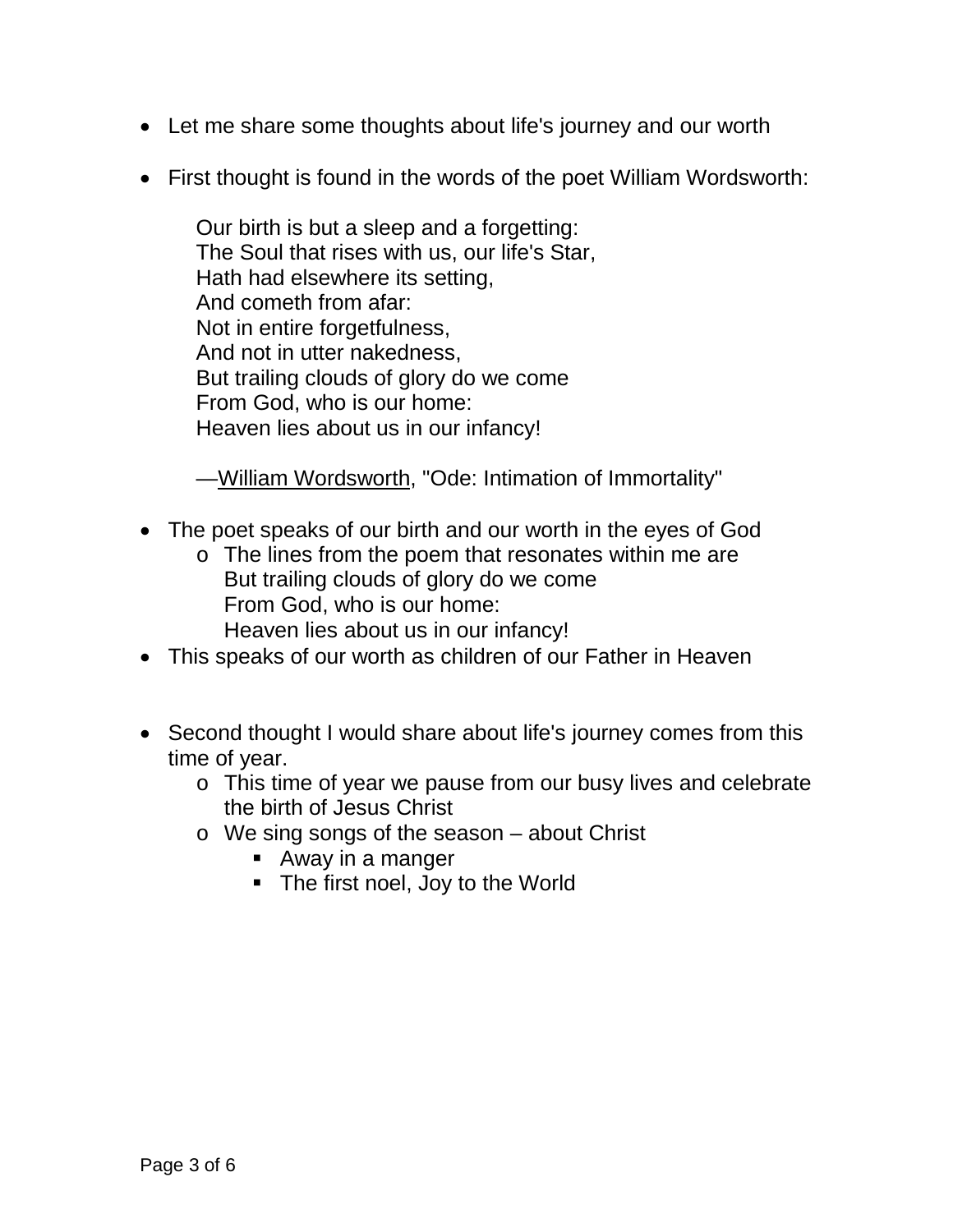• We'll be singing, at Sandy's request, to close this service Silent night (Humn 204) Silent night! Holy night! All is calm all is bright round yon virgin mother and Child. Holy infant so tender and mild, sleep in heavenly peace.

Silent night! Holy night! Shepherds quake at the sight! Glories stream from heaven afar; Heavenly hosts sing Alleluia! Christ, the Savior is born!

Silent night! Holy night! Son of God, love's pure light radiant beams from thy holy face, with the dawn of redeeming grace, Jesus Lord at thy birth.

• And words from the hymn, I know that my Redeemer lives, that Erricka Brownell played in her piano solo (Hymn 136)

He lives to comfort me when faint, He lives to hear my soul's complaint, He lives to silence all my fears, He lives to wipe away my tears, He lives to calm my troubled heart, He lives all blessings to impart

- These hymns speaks of our worth as children of our Father in **Heaven** 
	- o "For God so loved the world that he gave his only begotten Son"
	- o Who came with the redeeming grace spoken of in Silent Night
	- o Who came to "silence all my fears" and to "wipe away my tears"
- The  $3^{rd}$  thought I'd share about life's journey:
- Job answered his own question of "If a man die, shall he live again" later when he said:

For I  $\frac{\mathsf{a}_{\mathsf{Know}}}{\mathsf{A}}$  *that* my  $\frac{\mathsf{b}_{\mathsf{redeemer}}}{\mathsf{b}_{\mathsf{com}}}\$  $\frac{\mathsf{b}_{\mathsf{redeemer}}}{\mathsf{b}_{\mathsf{com}}}\$  $\frac{\mathsf{b}_{\mathsf{redeemer}}}{\mathsf{b}_{\mathsf{com}}}\$  liveth, and *that*  $\frac{\mathsf{c}_{\mathsf{he}}}{\mathsf{he}}$  $\frac{\mathsf{c}_{\mathsf{he}}}{\mathsf{he}}$  $\frac{\mathsf{c}_{\mathsf{he}}}{\mathsf{he}}$  shall  $\frac{\mathsf{d}_{\mathsf{stand}}}{\mathsf{A}}$  $\frac{\mathsf{d}_{\mathsf{stand}}}{\mathsf{A}}$  $\frac{\mathsf{d}_{\mathsf{stand}}}{\mathsf{A}}$  at the latter *day* upon the earth:

And *though* after my skin *worms* destroy this  $\frac{a_{\text{body}}}{b}$  yet in my <sup>b</sup>[flesh](http://scriptures.lds.org/job/job/19/26b%2326b) shall I <sup>c</sup>see<sup>•</sup> God: (Job 19:25-26)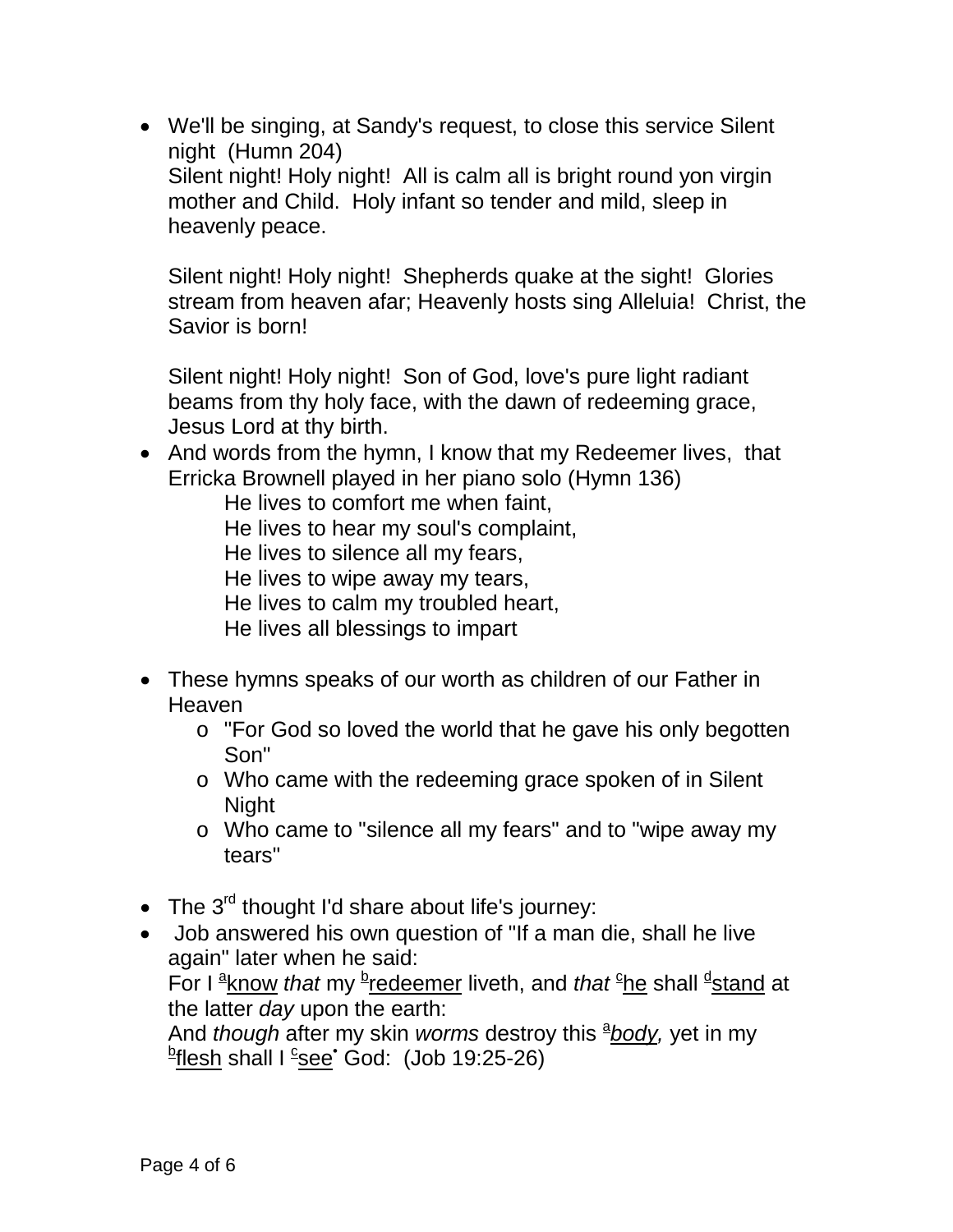• And finally Jesus said: I am the  $\frac{a_{\text{resurrence}}}{b}$  and the  $\frac{b_{\text{life}}}{c}$  (John 11:25)

The witnesses of prophets and the words of the Savior give me the belief, hope and faith such that I can say my heart burns with the knowledge that the bands of death have been broken and though separated now by death from loved ones, one day we may be reunited with them.

They live on as more than just memories painted with colors beautiful in our minds or as reflections in our lives

Truly as the poet said, "The Soul that rises with us, our life's Star, has elsewhere its setting".

These thoughts I leave with you in the name of our Savior Jesus Christ, Amen